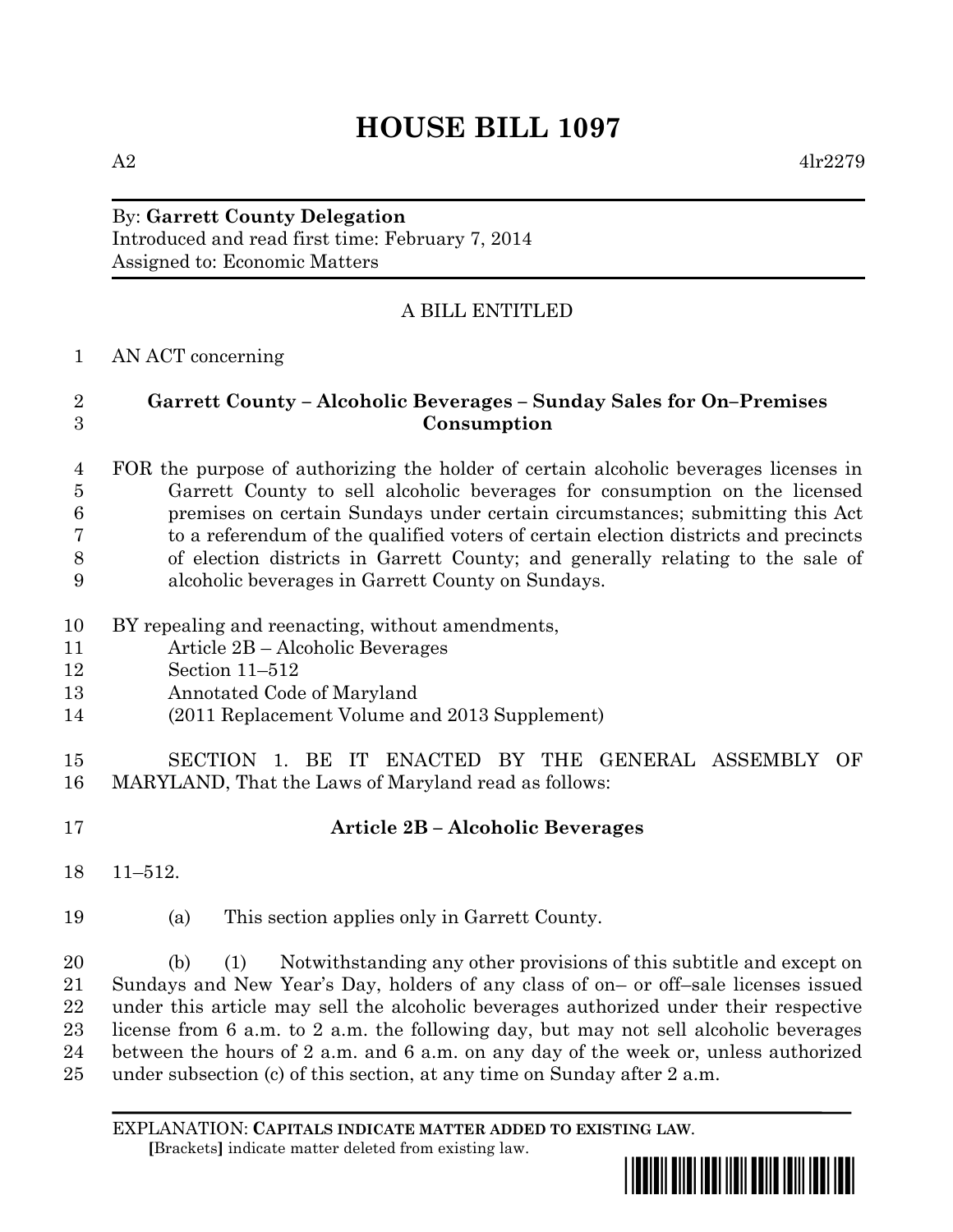#### **HOUSE BILL 1097**

 (2) The provisions of this subsection apply to a holder of a Class E steamboat license issued by the State Comptroller's Office for use on all State waters located within the county. 4 (3) However, this section is subject to the provisions of  $\{11-402(m) \text{ of }$  this title regarding sales on New Year's Eve or New Year's Day regardless of the day of the week on which December 31 and January 1 fall. (c) (1) The provisions of this subsection apply in: (i) Election districts 11 and 15, in which the voters approved Sunday sales in the referendum authorized by law in November 1996; and (ii) Any other election district or precinct of an election district in which the voters in a referendum authorized by law approve Sunday sales as specified in this subsection. 13 (2) This subsection only applies to on–premises sales by: (i) A holder of a Class C service club license; and (ii) Subject to paragraph (4) of this subsection a holder of a Class B license, special 2–day Class C license, special 6–day Class C license, or special 12–day Class C license; or (iii) A holder of a Class D license operating an establishment that: 20 1. Is in a permanent building; 2. Has a seating capacity at tables, not including seats at bars or counters, for at least 20 persons; 3. Is equipped with a full–service commercial kitchen capable of preparing and serving full–course meals for at least 20 persons at one seating; and 4. Is approved by the county Board of License Commissioners, Department of Public Utilities, Health Department, and Planning and Land Development Office. (3) Sunday sales may begin, where permitted, at 1 p.m. and continue until 10 p.m. (4) (i) This paragraph does not apply to a holder of a Class C service club license.